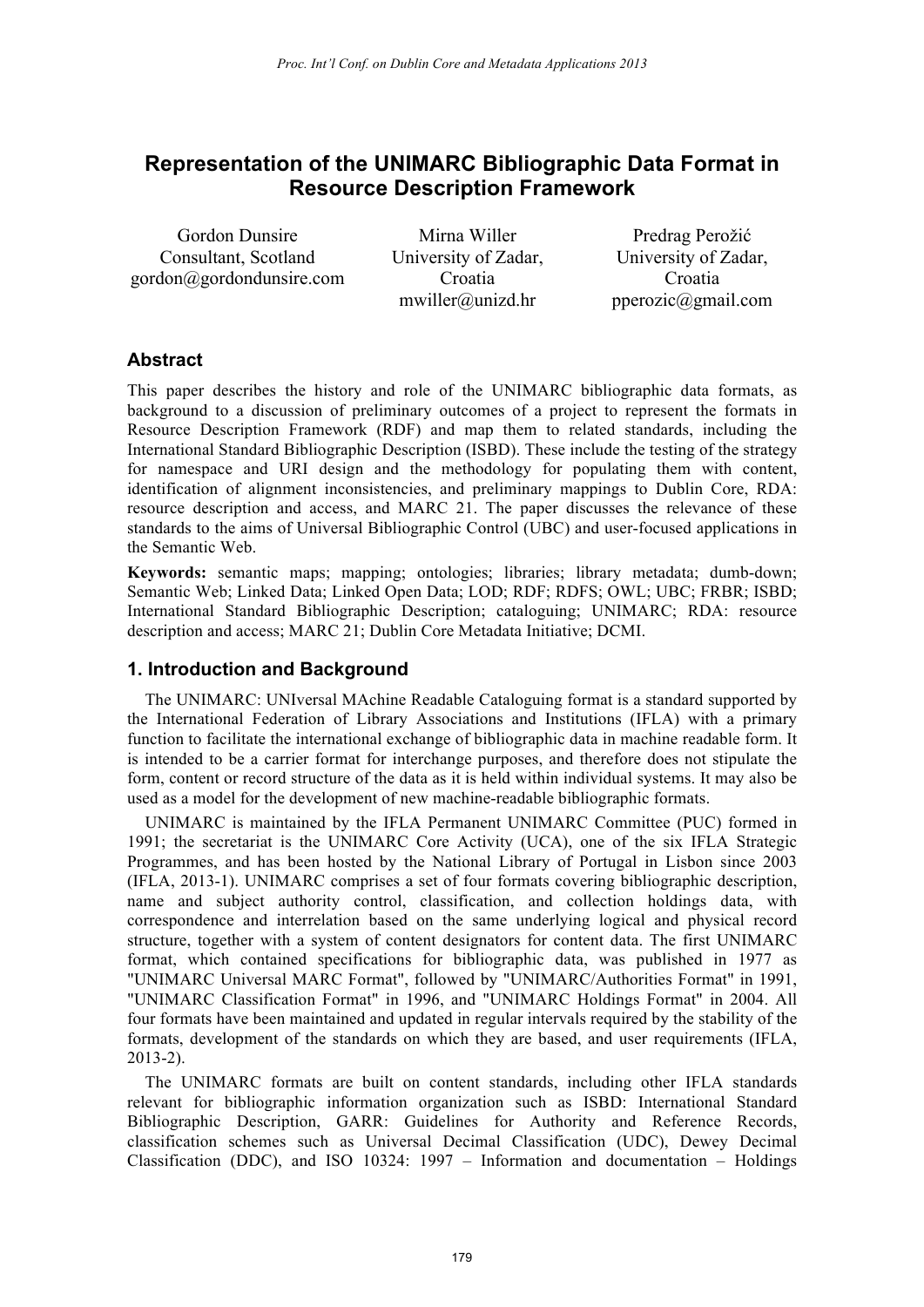statements – Summary level for holdings data. Logical and physical levels are based on ISO 2709 which specifies the structure of records containing bibliographic data for exchange purposes; adherence to this standard allows interoperability at structural level with other MARC formats such as MARC 21. Other ISO standards used include ISO 464 for control functions and graphic characters such as record label, directory, indicators, subfield identifiers and code values; ISO 6630 for filing, sorting, permuting, etc., and ISO 5426 (extended Latin set), ISO 5427 (extended Cyrillic set), ISO 6438 (African coded character set), ISO 10646 Level 3 (Unicode, UTF-8), etc. for alphabet and/or script of contents. The formats also use a system of codes for some data elements, developed specifically for UNIMARC; some of these have close correspondence to MARC 21 codes.

The PUC liaises with other related MARC maintenance agencies such as Comité français UNIMARC, LC MARC Standards Office, Canadian Committee on MARC, OCLC Bibliographic Formats and Standards, as well as ISSN Network and other relevant bodies. Several mappings between UNIMARC formats and MARC 21, Dublin Core and EAD (Electronic Archival Description) have been published for various needs and purposes. UNIMARC and the other IFLA bibliographic standards such as ISBD and Functional Requirements for Bibliographic Records (FRBR) form the basis of the Universal Bibliographic Control (UBC) core programme. UBC is based on the goal of "promotion of a world-wide system for control and exchange of bibliographic information. The purpose of the system is to make universally and promptly available, in a form which is internationally acceptable, basic bibliographic data on all publications in all countries" (Anderson, 1974, 11). The continuing functioning of the system is assured by IFLA, as the international bibliographic standards body, and a network of national bibliographic agencies.

A 2008 survey (Cordeiro, 2008) based on 80 responses from 33 countries showed that the UNIMARC format is used as the internal, national format by 23 countries, and as an exchangeonly format by 10. Five UNIMARC-based formats were reported. The users are located in hotspots: European countries such as Portugal, Italy, France, Croatia, Slovenia, Serbia, Greece, etc., Maghreb countries such as Algeria, Morocco, and Tunisia, Russia, and China and Japan. In recent years, however, some of the countries using UNIMARC have moved to the MARC 21 formats, including the Czech Republic, Slovakia and India. UNIMARC formats are translated into the languages of all the countries in which it is used.

# **2. Project on representing UNIMARC in RDF**

The project on representing UNIMARC in RDF has its genesis in 2010 when the PUC discussed and formally approved the proposal made by Dunsire and Willer, in their roles as the chair of the IFLA Namespaces Task Group, and ISBD Review Chair and consultant to the PUC, respectively, who argued the case that UNIMARC should join the existing namespaces created for such as ISBD and FR (Functional Requirements) family of models to complete the suite of IFLA standards (Weitz, 2010). The next step was made by Dunsire and Willer when they presented their research based on experience with representing bibliographic standards in RDF at the UNIMARC Session during the IFLA Conference in 2011 with a paper subsequently updated and published in the IFLA Journal. (Dunsire and Willer, 2011) analyses in detail issues in the design of namespaces for UNIMARC elements and vocabularies, identifies possible solutions in the namespaces of related standards such as ISBD and the FR family of conceptual models, draws attention so the need to develop one or more DC Application Profiles, and makes recommendations to the PUC for further discussion and approval. These recommendations cover strategies and patterns for identifying namespaces for the component element sets and value vocabularies and RDF classes, concepts, and properties, as well as research topics for developing semantic maps between UNIMARC vocabularies and with related standards.

The PUC fully committed itself to the project during the IFLA conference in 2012, and made a proposal for funding to the IFLA Professional Committee. This was rejected because of budget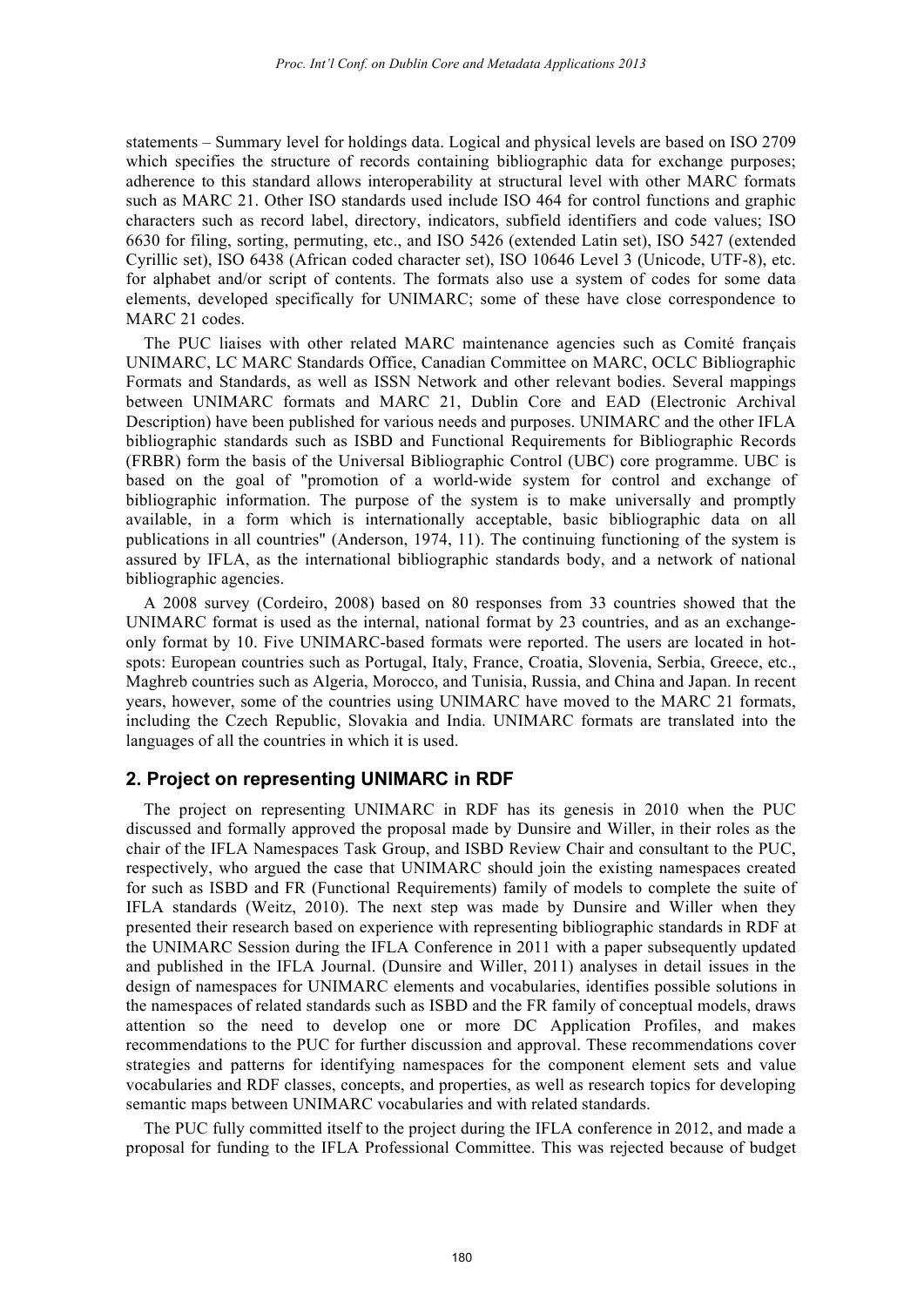constraints, so the UNIMARC Core Activity decided to finance it as a development project out of its own, limited funds. The two-year project commenced in November 2012 with a meeting between the consultants who are carrying out the work: the authors of this paper. The basic methodology proposed by Dunsire and Willer remains unchanged, although the scheduling and scope will be more fluid. The general aim is to concentrate on the UNIMARC bibliographic format in the first year, and the UNIMARC authorities format and pilot mappings in the second. The experience gained from the initiative in 2011 by Metadata Management Associates (MMA) to develop namespaces for MARC 21 has been also taken into account (Metadata Management Associates, 2011). The current focus of the project is getting the semantic content of the UNIMARC bibliographic format into an RDF representation so that further issues can be identified and the vocabularies published as soon as possible. The work covers a mix of element sets and value vocabularies, both internal to the format and external, such as ISBD.

#### **2.1. UNIMARC namespaces and their management**

An early decision of the project was to favour representing all UNIMARC Bibliographic (UNIMARC/B) elements in a dedicated namespace using the Open Metadata Registry (OMR) for vocabulary management, and link to existing ISBD classes and properties as appropriate, rather than re-use them. This was based on the lack of a formal protocol between the PUC and the ISBD Review Group for ensuring the semantic stability of a common set of RDF elements. The project subsequently provided evidence to justify the additional effort required by the decision; an example is discussed in the Mappings section of this paper.

The project also approved the pattern for namespaces for UNIMARC/B elements and vocabularies proposed by Dunsire and Willer. This is based on the element encoding format specified by ISO 2709 and UNIMARC usage of indicator and subfield options. Thus the finest semantic granularity is specified by subfields, encoded by a single alphanumeric character and the delimiter "\$", while the coarsest level is specified by fields, encoded with a tag composed of three numeric characters. Two indicators, each a single character, are used to qualify the tag, both syntactically and semantically. The need to separate the semantics within the encoding had resulted in the MMA MARC 21 namespace creating a separate RDF element for each subfield for every combination of indicators, so the UNIMARC/B element set takes the same approach. Each subfield is represented by an RDF property with the local part of its URI corresponding to the encoding of tag + indicator  $1 +$  indicator  $2 +$  subfield code. Character positions in coded data fields are added when required. For example, the *UNIMARC/B tag 100 General processing data* has a single subfield \$a that contains a string of codes. The *Target Audience Code* can be used up to three times in character positions 17-19; the local part of the URI of the corresponding property for target audience is therefore **100** a17-19. The underscore is used to indicate a blank value of an indicator, following the practice adopted for MARC 21. This is a super-property of properties corresponding to the individual character positions, for example *100\_\_a18*. This approach was necessary for MARC 21, but is redundant in many, if not all, coded elements of UNIMARC because the encoding has a clearer semantic structure. However, the project will accept the redundancy in case local variations of practice, for example attaching significance to the order of code positions, require it.

The UNIMARC/B value vocabularies are represented in SKOS with the local part of the concept URI corresponding to the UNIMARC/B code. The value vocabulary for *UNIMARC: Target Audience Code* (UNIMARC audience vocabulary, 2013) has the URI *http://iflastandards.info/ns/unimarc/terms/tac*; the URI for the code value "c" for the category "primary, ages 5-10" (UNIMARC audience primary, 2013) is *http://iflastandards.info/ns/unimarc/terms/tac#c*. RDF labels, descriptions, definitions, and scope notes are based on the text of the format's documentation, using exact transcription where possible to reduce subsequent synchronization costs and support string matching between the namespace and the source documentation.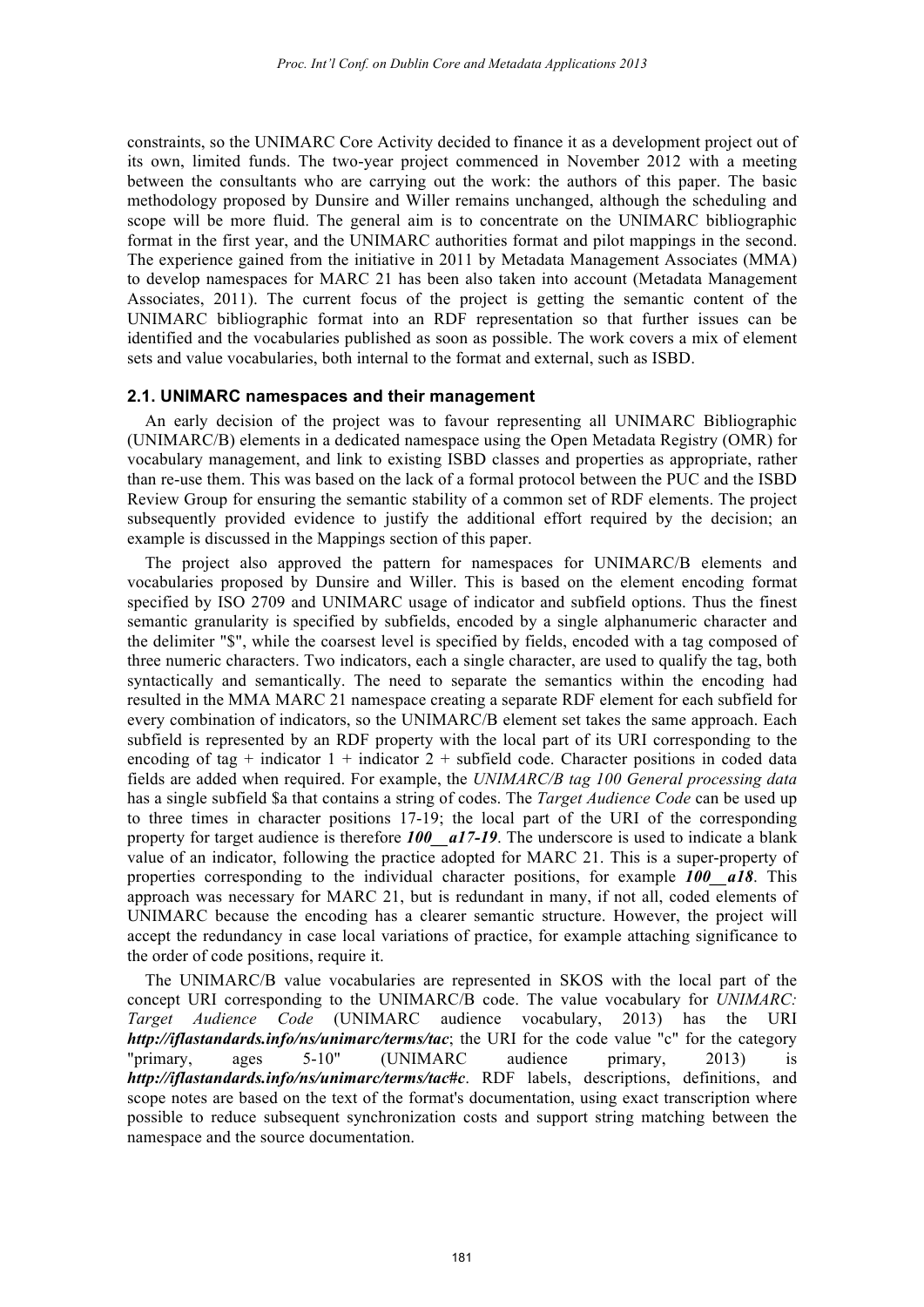#### **2.2. Data conversion**

This encoding data and other UNIMARC content are not available as a structured database or spreadsheet, so the sources used by the project are confined to the Word version of the 2008 edition (Hopkinson, 2008) and unpublished PDF versions of the 2012 updates. These have a structured layout, so it is easy to identify the relevant data. The data are copied from the source using standard document interface functions and pasted into a spreadsheet. Using a spreadsheet allows the data to be parsed using formulas into standard design patterns for URIs and annotations. The spreadsheet also allows blocks of rows of data, one row for each subfield, to be copied and amended to change the indicator values. When data for one set of subfields has been pasted, the block of rows is copied for each differing value of the first indicator and the new value painted into the appropriate column. When each value for the first indicator has been completed, the entire set of blocks of rows is copied for each differing value of the second indicator. The result covers every combination of indicator values at the granularity of the subfield.

Data for the field name, indicator value captions, and subfield name are also pasted into the spreadsheet. These are combined using a spreadsheet formula to create a unique label for the RDF property. This design pattern for the formula will be similar to that used by MMA for MARC 21: subfield name  $+$  field name  $+$  first indicator caption  $+$  second indicator caption, delimited by suitable conjunctions and punctuation. A MARC 21 example is the label "Title in Title Statement (Added entry) (No nonfiling characters)" of the URI *http://marc21rdf.info/elements/2XX/M24510a*: the subfield/field delimiter is the conjunction "in" and the indicator captions are delimited by round brackets. Similarly, data for code captions and descriptions are pasted into the spreadsheet as the basis of value vocabulary definitions and scope notes. The project has identified a number of issues requiring human interpretation of the UNIMARC/B documentation to provide complete and consistent definitions and notes. These include the separation of scope notes from the definition, removal or resolution of crossreferences to other elements, removal of usage and formatting information, and correction of typographical and other, sometimes more serious, errors. Similar issues have with other IFLA standards have been identified by Dunsire (2011).

#### **2.3. Intended utility**

The base domain of the UNIMARC/B namespace is based on a standard template used by other IFLA namespaces: *http://iflastandards.info/ns/unimarc/*. As indicated above, this is further divided to give separate namespace domains for subdivisions of the format, such as *http://iflastandards.info/ns/unimarc/terms* for value vocabularies. Using a regular design pattern for the local part of the element and concept URIs based on the UNIMARC encoding format has several benefits. It allows data triples to be derived automatically from an encoded record. The subject of the data triple is the resource described, the predicate is the RDF property corresponding to the subfield, and the object is the value of the subfield content. All of the data is normally present in the record: the record number as the local part of the subject URI, and the format encoding as the local part of the predicate URI. This reduces the resources required to process the data before publication in RDF. The availability of properties for the finest level of semantics and syntax, the subfield and character position, allows UNIMARC records to be published as linked data without loss of information. An additional benefit of this particular design pattern is that the property URI is essentially opaque because it does not depend on human language. It meets the multilingual requirements of IFLA by providing equal treatment, and of UNIMARC users through familiarity. In the authors' experience, cataloguers and systems librarians refer to UNIMARC elements by the encoding rather than caption, "Two hundred first indicator one dollar a" rather than "Title proper of Title and statement of responsibility (Title is significant)" or any coherent contraction such as "Significant title proper", so the semantic interpretation of *unimarcb:U2001\_a* should be easy and accurate for such expert UNIMARC users. The open availability of UNIMARC ontologies combined from the element sets and internal mappings is intended to assist linked data applications without access to such expertise to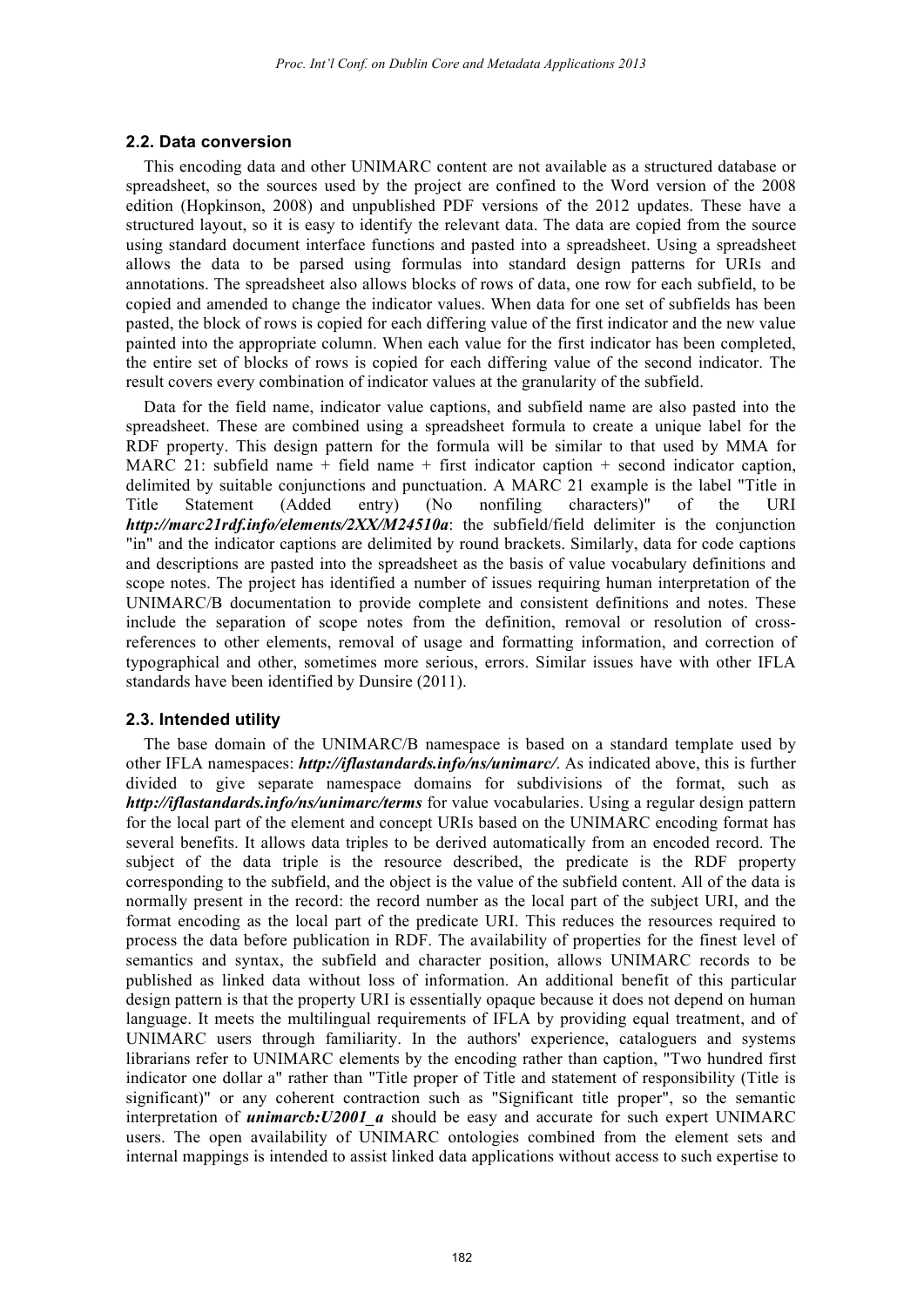use UNIMARC data correctly and effectively. The development of a framework of internal mappings to a smaller set of broader level properties at the tag or code position range level to conceal unnecessary complexity and syntactical redundancy from external applications is an essential part of the methodology used by the project. It is part of a wider approach to improving interoperability between library standards and the wider bibliographic and cultural heritage linked data environment, for example the ongoing work with ISBD, ONIX, and RDA (ISBD Review Group, 2012-1, 2012-2).

A survey on the use of namespaces by national libraries and union catalogues conducted at the end of 2012 and the beginning 2013 for a forthcoming book (Willer and Dunsire, 2013) shows that those libraries that use UNIMARC or MARC 21 formats do not publish their bibliographic linked open data using element sets from native MARC namespaces, such as the openly available MMA version of MARC 21 or any private representations. Instead, all of them use elements from other schema such as ISBD and the FR family of models, FOAF, schema.org, etc., or develop local namespaces representing coarse-grained tag-level properties. In some of the cases, several schemas are used in a mix and match methodology, for example the RDF output by the British Library of MARC 21 records of the British National Bibliography (British Library, 2012). This indicates that none of the available trusted schema namespaces cover all of the specific needs for the expression of data granularity developed within the MARC formats, and still required by the functionality of descriptive and retrieval systems of the library community. The project aims to improve this situation for UNIMARC users by providing clearer associations between the bibliographic encoding format and the rules governing usage and content adopted to meet national policies, as well as providing feedback to the PUC to improve the semantic quality of the format.

## **3. Mappings**

#### **3.1. UNIMARC bibliographic format and ISBD**

In defining the purpose of the ISBD as providing the stipulations for compatible descriptive cataloguing worldwide, the standard aims, among other things, to assist in the conversion of bibliographic records to electronic form (ISBD, 2011). The UNIMARC/B format was designed to fulfill that aim, so that each ISBD element has a corresponding UNIMARC content designator or tag defined. Thus, *UNIMARC/B 2-- Descriptive Information Block* encompasses the first six ISBD areas and *UNIMARC/B 3-- Notes Block* contains *ISBD 7 Note area*, while *ISBD 8 Resource identifier and terms of availability area* is covered by fields in *UNIMARC/B 0-- Identification Block* and by the field *UNIMARC/B 856 Electronic Location and Access*.

Therefore each UNIMARC field and subfield is defined in relation to its correspondence to an ISBD area and element: Figure 1 shows the correspondence between field *UNIMARC/B 200 Title and Statement of Responsibility* and *ISBD 1 Title and statement of responsibility area*; the strikeouts identify amendments to the published third edition of UNIMARC/B. ISBD uses prescribed punctuation as a syntactical device to delimit elements in a language-independent, though human-readable, record display.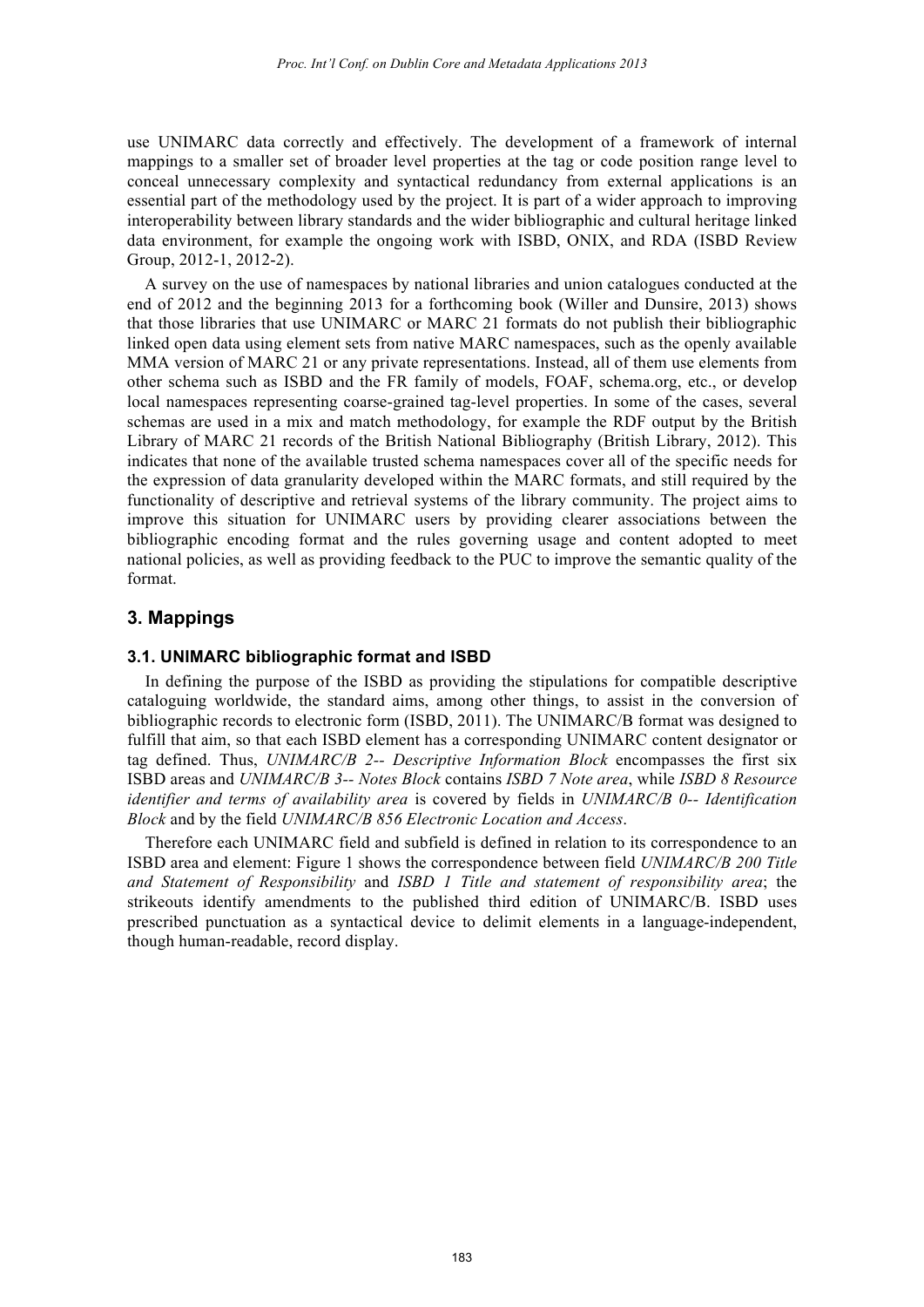| <b>UNIMARC</b>  | Element name                      | ISBN (G)            | Preceding       |
|-----------------|-----------------------------------|---------------------|-----------------|
| subfield        |                                   | section             | punctuation     |
|                 |                                   |                     |                 |
| \$a             | Title proper                      | $1.1\,$             | New area        |
| \$a (repeated)  | Title proper by the same author   | 1.1.4.4             |                 |
| \$ <sub>b</sub> | General material designation      | 1.2                 |                 |
| s <sub>c</sub>  | Title proper by another author    | 1.5.5.11.2          | ٠               |
| \$d             | Parallel title proper             | 1.3                 | $=$             |
| \$e             | Other title information           | 1.4                 |                 |
| \$f             | First statement of responsibility | 1.5                 |                 |
| $\frac{6}{2}$   | Subsequent statement of           | 1.5                 |                 |
|                 | responsibility                    |                     |                 |
| \$h             | Number of a part                  | $1.1.5.3$ $ISBN(S)$ |                 |
| \$i             | Name of a part                    | $1.1.5.3$ ISBD(S)   | . if after \$h. |
|                 |                                   |                     | معام            |

The above table illustrates the preceding punctuation which occurs in most situations but not necessarily when parallel data is present. Further information is found in the ISBD.

Figure 1. UNIMARC/B field 200 and ISBD area 1 correspondence (Hopkinson, 2008)

This alignment, however, precedes the consolidated edition of ISBD issued in 2011, and thus has some impact on defining the UNIMARC namespaces and mappings. Namely, the *General material designation* (GMD) element was removed from ISBD area 1 and replaced by the new *ISBD 0 Content form and media type area* in the consolidated edition. That also renumbered the elements so the ISBD element numbered 1.2 changed from being the GMD and now refers to the *Parallel title* element, and so on. The UNIMARC 2012 Update does not reflect this renumbering, and retains subfield *UNIMARC/B 200 \$b* for the GMD. The point is that the format cannot delete a defined element in the expectation that it is used in legacy records; it can only make it obsolete. The PUC has chosen not to take action on this element. The issue also shows that the ISBD Review Group did not fully appreciate the importance of deprecating, rather than deleting, the element, although the consolidated edition refocuses on the element name as the primary label and reduces the impact of renumbering.

Other differences were identified in this example. The repeated subfield *UNIMARC/B 200 \$a Title proper by the same author* is aligned with ISBD stipulation 1.1.4.4 for "Resources with two or more works without a collective title", but according to the consolidated ISBD it should be 1.1.5.2 for "Resources without a collective title". There is a significant semantic difference between these ISBD stipulations. In subfield *UNIMARC/B 200 \$c*, the reference to ISBD stipulation 1.5.5.11.2 seems to be a definite error, as the correspondence should be to stipulation 1.4.5.11.2. Finally, subfields *UNIMARC/B 200 \$h* and *UNIMARC/B 200 \$i* do not correspond to any of the stipulations given under 1.1.5.3. The project will recommend to PUC that the UNIMARC to ISBD correspondence tables should be further updated to match the consolidated ISBD edition, and that the use of ISBD numbering should be replaced with element names or URIs. The project will recommend to the ISBD Review Group that elements should be deprecated rather than removed, to take into account the consequences for existing data and related formats.

The next phase of the analysis of the correspondences between UNIMARC and ISBD took into account the ISBD namespaces. The elements named, with corresponding stipulation numbers, in the outline of the ISBD have been represented as RDF properties. However, the namespace contains additional properties which are not explicitly listed in ISBD, and these will be required for RDF mappings between the UNIMARC/B and ISBD element sets. Table 1 shows the correspondence between UNIMARC elements and the ISBD namespaces.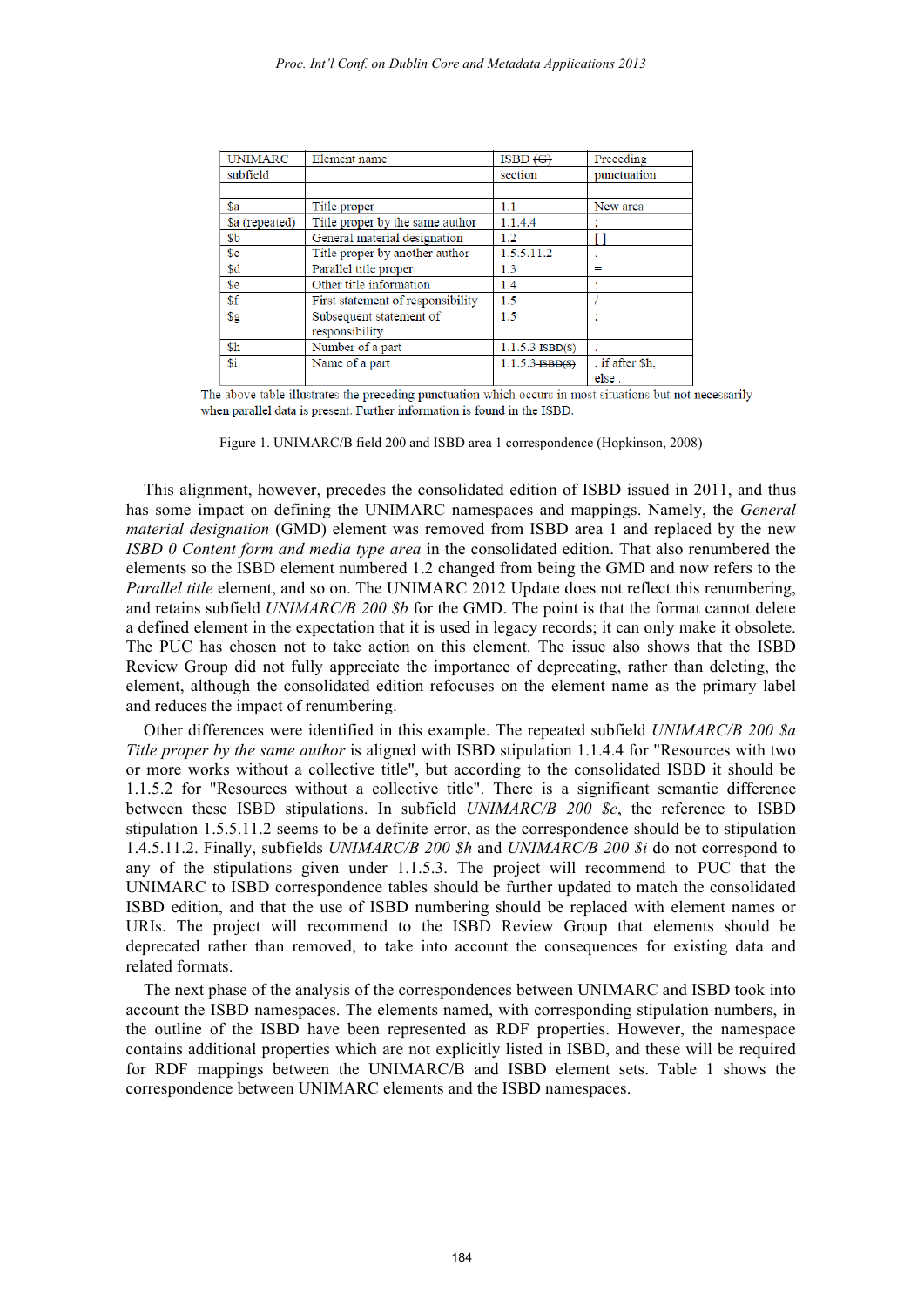| <b>UNIMARC/B</b> |                  |                                | <b>ISBD</b>           |                                          |  |
|------------------|------------------|--------------------------------|-----------------------|------------------------------------------|--|
| <b>Field</b>     | Subfield Name    |                                | <b>Property Label</b> |                                          |  |
| $2 - -$          |                  | Description information block  |                       |                                          |  |
| 200              |                  | Title and statement of         |                       | has title and statement of               |  |
|                  |                  | responsibility                 |                       | responsibility area                      |  |
|                  |                  |                                | P1170                 | has title statement                      |  |
|                  |                  |                                | P1012                 | has title                                |  |
| 200              | \$a              | Title proper                   | P1004                 | has title proper                         |  |
|                  | (rep) \$a        |                                | P1117                 | has title of individual work by same     |  |
|                  |                  |                                |                       | author                                   |  |
|                  | \$b              | General material designation   |                       |                                          |  |
|                  | $S_{\rm c}$      | Title proper by another author | P1118                 | has title of individual work by          |  |
|                  |                  |                                |                       | different author                         |  |
|                  | \$d              | Parallel title proper          | P1005                 | has parallel title                       |  |
|                  |                  |                                | P1182                 | has common title of parallel title       |  |
|                  |                  |                                | P1183                 | has dependent title of parallel title    |  |
|                  |                  |                                | P1184                 | has dependent title designation of       |  |
|                  |                  |                                |                       | parallel title                           |  |
|                  | \$e              | Other title information        | P1006                 | has other title information              |  |
|                  | \$f              | First statement of             | P1007                 | has statement of responsibility          |  |
|                  |                  | responsibility                 |                       | relating to title                        |  |
|                  | $\S$ g           | Subsequent statement of        | P1007                 | has statement of responsibility          |  |
|                  |                  | responsibility                 |                       | relating to title                        |  |
|                  |                  |                                | P1141                 | has parallel statement of                |  |
|                  |                  |                                |                       | responsibility relating to title         |  |
|                  |                  |                                | P1137                 | has common title of title proper         |  |
|                  | \$h              | Number of part                 | P1139                 | has dependent title designation of title |  |
|                  |                  |                                |                       | proper                                   |  |
|                  | $\overline{3}i$  | Name of part                   | P1138                 | has dependent title of title proper      |  |
|                  | $\overline{\$v}$ | Volume designation             |                       |                                          |  |
|                  | $\sqrt{$z}$      | Language of parallel title     |                       |                                          |  |
|                  |                  | proper                         |                       |                                          |  |

#### Table 1: Alignment of UNIMARC/B field 200 and ISBD RDF properties

These alignments cover all simple types of semantic relationship: equality (*unimarcb:200\_\_a* and *isbd:P1004*); different granularity (*unimarcb:200* f and *isbd:P1007*) and aggregation (*unimarcb:200\_\_d* and *isbd:P1182*). There are also more complex relationships, not fully expressed in Table 1, which include conditional relationships between UNIMARC subfields.

#### **3.2. Outside the box: the sub-property ladder**

The use of OWL or an application profile will be required to represent the complex alignments, while RDFS and OWL will be used for the simple ones, such as *owl:equivalentProperty* and *rdfs:subPropertyOf*. In particular, the project is investigating the use of what Dunsire (2012) calls the "sub-property ladder" and Powell, Nilsson and Naeve (2003) refer to as "intelligent dumb-down". An example of such a chain of sub-property relationships is *unimarcb:2001\_a* <> *isbd:P1004* < *uncrda:titleProper* < *uncrda:title* < *dct:title* < *dc:title* (where "uncrda" is the set of RDA properties unconstrained by FRBR). This is taken from a map of a partial ontology for the bibliographic *title* attribute from Dunsire, Hillmann and Phipps (2012). The strategy is to develop internal maps for aggregating fine-grained properties and relating the coarse-grained properties to dumber, coarser-grained properties in related element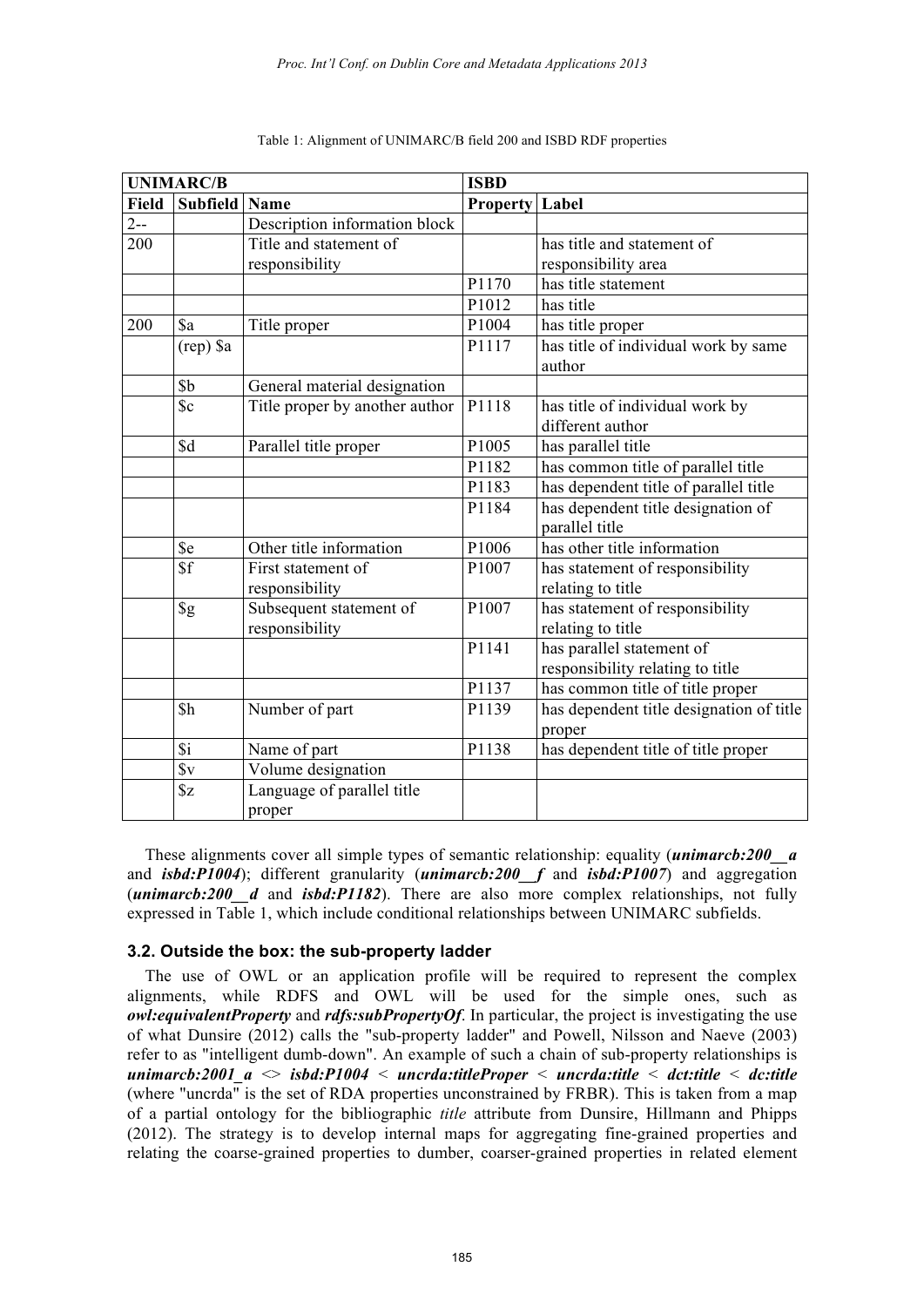sets while avoiding duplicating existing pathways in related semantic maps, using the approach discussed in Dunsire, Hillmann, Phipps, and Coyle (2011).



Figure 2: RDF graph of bibliographic elements for "audience"; all properties/predicates are *rdfs:subPropertyOf*

Figure 2 shows a possible mapping from the Target audience code element *unimarcb: U100 \_a17-19* to an ontology proposed by Willer and Dunsire (2013) for similar elements for the intended audience of a bibliographic resource taken from MARC 21 (m21), FRBR (frbrer), RDA: resource description and access (rda), Dublin Core terms (dct), and ISBD (isbd). The elements are identified with a QName and English label for clarity; the only RDF property used for mapping is *rdfs:subPropertyOf*. The elements with the QName "unc" are unconstrained versions of the RDA and ISBD sub-properties, that is, with no domain or range. The external ontology is marked by the dashed lines. The figure also includes an internal UNIMARC/B map connecting the properties for the individual character positions. As already noted, the map is redundant in the standard UNIMARC/B semantics, because no significance is assigned to the order of codes or which codes are used. However, it serves to conceal this from the external ontology by restricting the connection from the internal map to the external ontology to a single link, and allows the internal map to be refined in application profiles for local implementations of the format.

Figure 3 is a serialization of the audience ontology of Figure 2 in terse triple format. The ontology entails "dumber" data triples from the fine grained output of a UNIMARC or MARC 21 record directly mapped to the "level 0" properties. A record with three audience codes produces three direct data triples, each using a different positional property, and three entailed triples using the same non-positional property. There is no effective dumb-down because only syntactical information, the code position, is lost. The entailed triples are simpler to use by external applications because only one UNIMARC property is involved, and retain all of the semantic data of the source record.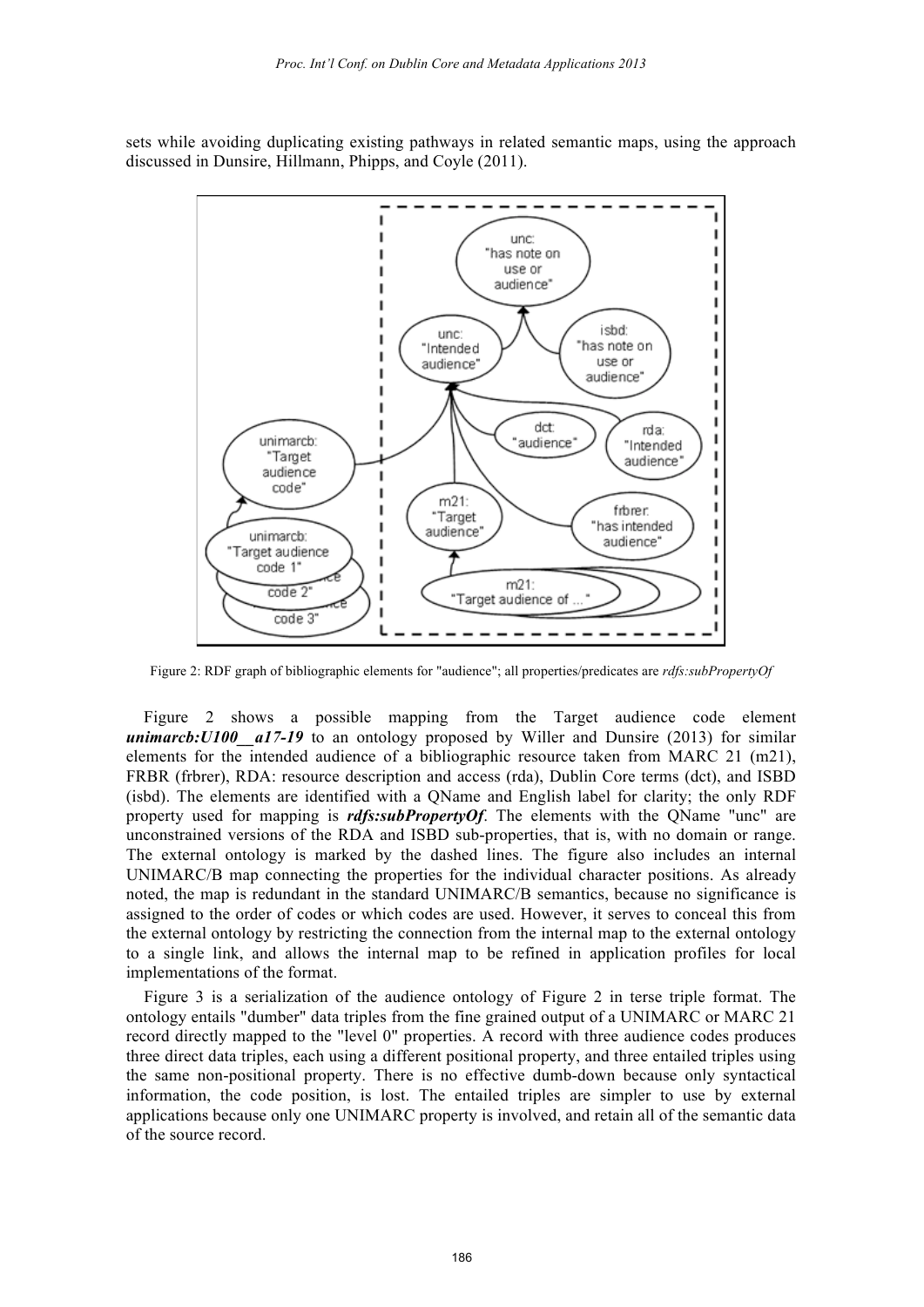This example demonstrates some of the benefits of a bottom-up approach to mapping relatively local schema, "universal" though UNIMARC is to a significant number of libraries world-wide. As Dunsire, Harper, Hillmann and Phipps (2012) observe, the local schema can preserve, and make available, the semantics of its context and application, while external, global applications can make the semantic granularity of the local data as coarse as they require.

```
# Audience sub-property ladder.
@prefix rdfs: <http://www.w3.org/2000/01/rdf-schema#>.
@prefix dct: <http://purl.org/dc/terms/>.
@prefix frbrer: <http://iflastandards.info/ns/fr/frbr/frbrer/>.
@prefix isbd: <http://iflastandards.info/ns/isbd/elements/>.
@prefix m2100: <http://marc21rdf.info/elements/00/>.
@prefix m2100X: <http://marc21rdf.info/elements/00X/>.
@prefix rdaGroup1: <http://rdvocab.info/Elements/>.
@prefix unc: <>.
@prefix unimarcb: <>.
# UNIMARC level 0 to higher aggregate UNIMARC property (unpublished).
unimarcb:U100__a17 rdfs:subPropertyOf unimarcb:U100__a17-19 .
unimarcb: U100_a18 rdfs: subPropertyOf unimarcb: U100_a17-19 .
unimarcb: U100 a19 rdfs: subPropertyOf unimarcb: U100 a17-19.
# MARC 21 level 0 to higher aggregate MARC 21 property (unpublished).
m2100X:M006c05 rdfs:subPropertyOf m2100:M00Aud .
m2100X:M006g05 rdfs:subPropertyOf m2100:M00Aud .
m2100X:M006i05 rdfs:subPropertyOf m2100:M00Aud .
m2100X:M006j05 rdfs:subPropertyOf m2100:M00Aud .
m2100X:M006k05 rdfs:subPropertyOf m2100:M00Aud .
m2100X:M006o05 rdfs:subPropertyOf m2100:M00Aud .
m2100X:M006r05 rdfs:subPropertyOf m2100:M00Aud .
m2100X:M006t05 rdfs:subPropertyOf m2100:M00Aud .
m2100X:M008BK22 rdfs:subPropertyOf m2100:M00Aud .
m2100X:M008CF22 rdfs:subPropertyOf m2100:M00Aud .
m2100X:M008MU22 rdfs:subPropertyOf m2100:M00Aud .
m2100X:M008VM22 rdfs:subPropertyOf m2100:M00Aud .
# Aggregate UNIMARC property to unconstrained/RDA property
unimarcb: U100 _a17-19 rdfs: subPropertyOf unc: intendedAudience .
# Aggregate MARC 21 property to unconstrained/RDA property
m2100:M00Aud rdfs:subPropertyOf unc:intendedAudience .
# RDA property to unconstrained/RDA property
rdaGroup1:intendedAudience rdfs:subPropertyOf unc:intendedAudience .
# FRBRer to unconstrained/RDA property
frbrer:P3006 rdfs:subPropertyOf unc:intendedAudience .
# DC terms to unconstrained/RDA property
dct:audience rdfs:subPropertyOf unc:intendedAudience .
# ISBD property to unconstrained/ISBD property (unpublished)
isbd:P1091 rdfs:subPropertyOf unc:P1091 .
# Unconstrained/RDA property to unconstrained/ISBD property (unpublished)
unc:intendedAudience rdfs:subPropertyOf unc:P1091 .
```
Figure 3: TTL serialization of graph of bibliographic elements for "audience".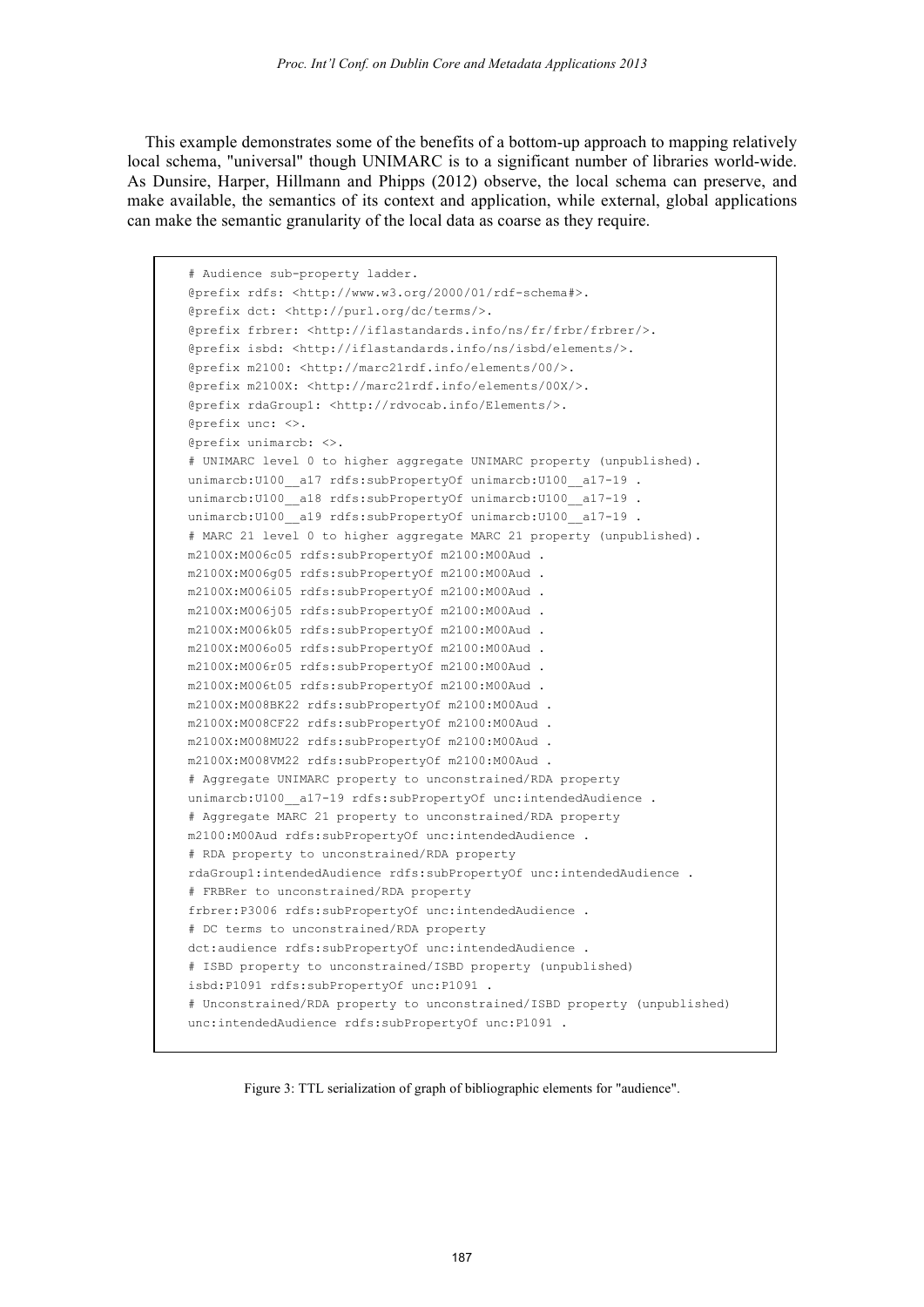## **Conclusion**

The representation of the UNIMARC data formats in RDF is an opportunity to preserve the intellectual value of UNIMARC in the form of semantic data structures. That value extends well beyond the large quantities of high-quality and increasingly linked metadata created to meet library requirements in the global digital environment, or the rigour and dedication brought to the development of the standard. The formats are a core component of UBC and its relationship to the current conceptual bases of the international professional cataloguing community expressed in International Cataloguing Principles (ICP) (Tillett and Cristán, 2009). The purpose of UBC is just as relevant in the digital environment as it is in the print. It is not much different from schema.org's intent to "make it easier for users to find relevant information on the web" (Schema.org, 2011).

It is important that these data formats, and the metadata that uses them, are properly represented in the current development environment of the Semantic Web. Commercial interests are interacting with the public availability strategies of the national, educational, and public library communities. Libraries know from experience that there is much to be gained from such interaction, but also much that might be lost from the quality of the user experience. All metadata standards face challenges in adapting to linked data technologies. The shift in focus from the bibliographic record to the triple, in the much wider field of view of the Semantic Web, presents particular problems to data encoding formats, as this paper has described. The intellectual and ethical inheritance of the "universal" library community should be available to meet such challenges and inform solutions. Yet the current response has been disjoint. The Library of Congress' Bibliographic Framework Transition Initiative (BIBFRAME) aims "to determine a transition path for the MARC 21 exchange format" (Library of Congress, 2011). The first documentation issued by the initiative (Library of Congress, 2012) states "the BIBFRAME model is the library community's formal entry point for becoming part of a much larger web of data", yet it does not mention UNIMARC or ICP, and there has been no direct consultation with IFLA about collaboration.

This is unlikely to lead to technical problems, as the UNIMARC elements can be readily dumbed-down to whatever is required by BIBFRAME or, indeed, any other entry point into the linked data environment. The door swings both ways, allowing UNIMARC data values to be indexed by broad-based services which can then drill-down or connect to more specific services based on the UNIMARC standard. The initial BIBFRAME model is coarse-grained, as is schema.org. The availability of much finer semantic granularity from UNIMARC should help to ensure that end-users continue to benefit from high-quality as well as high-quantity information access services in the future Semantic Web.

### **References**

- Anderson, Dorothy. (1974). Universal Bibliographic Control: A long term policy A plan for action. Pullach/München: Verlag Dokumentation.
- British Library. (2012). British Library Data Model Book. V.1.4. Available at: http://www.bl.uk/bibliographic/pdfs/bldatamodelbook.pdf
- Cordeiro, Maria Inês. (2008). The UNIMARC Landscape: Updated Overview. Available at: http://archive.ifla.org/VI/8/unimarc-survey-2008\_results.pdf
- Dunsire, Gordon. (2011). Interoperability and semantics in RDF representations of FRBR, FRAD and FRSAD. Concepts in context: proceedings of the Cologne Conference on Interoperability and Semantics in Knowledge Organization July 19th-20th, 2010. Würzburg: ERGON. Preprint available at: http://www.gordondunsire.com/pubs/docs/InteropSemanticsRDFFRBRPre.pdf
- Dunsire, Gordon. (2012). Using the sub-property ladder. Metadata Matters blog. Available at: http://managemetadata.com/blog/2012/05/12/using-the-sub-property-ladder/
- Dunsire, Gordon, and Mirna Willer. (2011) UNIMARC and Linked Data. IFLA Journal, 37, 4 (December 2011) (pp314-326). Available at: http://www.ifla.org/files/hq/publications/ifla-journal/ifla-journal-37-4\_2011.pdf